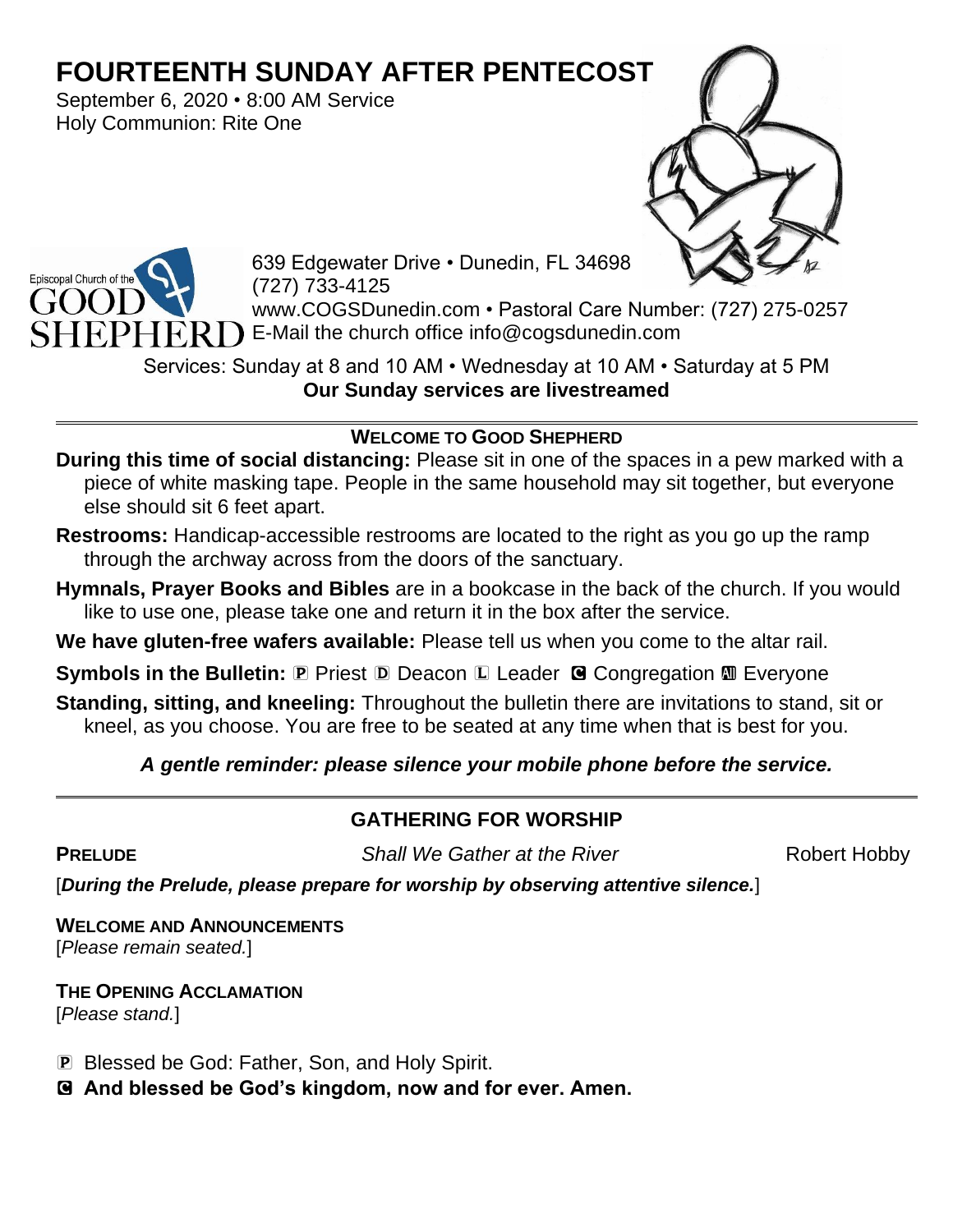### **COLLECT FOR PURITY**

- a **Almighty God, unto whom all hearts are open, all desires known, and from whom no secrets are hid. Cleanse the thoughts of our hearts by the inspiration of thy Holy Spirit, that we may perfectly love thee, and worthily magnify thy holy Name; through Christ our Lord. Amen.**
- **P** Lord, have mercy upon us.
- C **Christ, have mercy upon us.**
- **P** Lord, have mercy upon us.

### **COLLECT OF THE DAY**

- P The Lord be with you.
- C **And with thy Spirit.**
- P Let us pray. . . . Grant us, O Lord, to trust in you with all our hearts; for, as you always resist the proud who confide in their own strength, so you never forsake those who make their boast of your mercy; through Jesus Christ our Lord, who lives and reigns with you and the Holy Spirit, one God, now and for ever.

#### C **Amen.**

### **THE WORD OF GOD**

**The Readings:** Ezekiel 33:7-11, Psalm 119:33-40, Romans 13:8-14, Matthew 18:15-20 [*Please be seated.*]

### **The First Reading**

L *The First Reading is taken from Ezekiel, Chapter 33…*

You, mortal, I have made a sentinel for the house of Israel; whenever you hear a word from my mouth, you shall give them warning from me. If I say to the wicked, "O wicked ones, you shall surely die," and you do not speak to warn the wicked to turn from their ways, the wicked shall die in their iniquity, but their blood I will require at your hand. But if you warn the wicked to turn from their ways, and they do not turn from their ways, the wicked shall die in their iniquity, but you will have saved your life.

Now you, mortal, say to the house of Israel, Thus you have said: "Our transgressions and our sins weigh upon us, and we waste away because of them; how then can we live?" Say to them, As I live, says the Lord God, I have no pleasure in the death of the wicked, but that the wicked turn from their ways and live; turn back, turn back from your evil ways; for why will you die, O house of Israel?

- L The Word of the Lord.
- C **Thanks be to God.**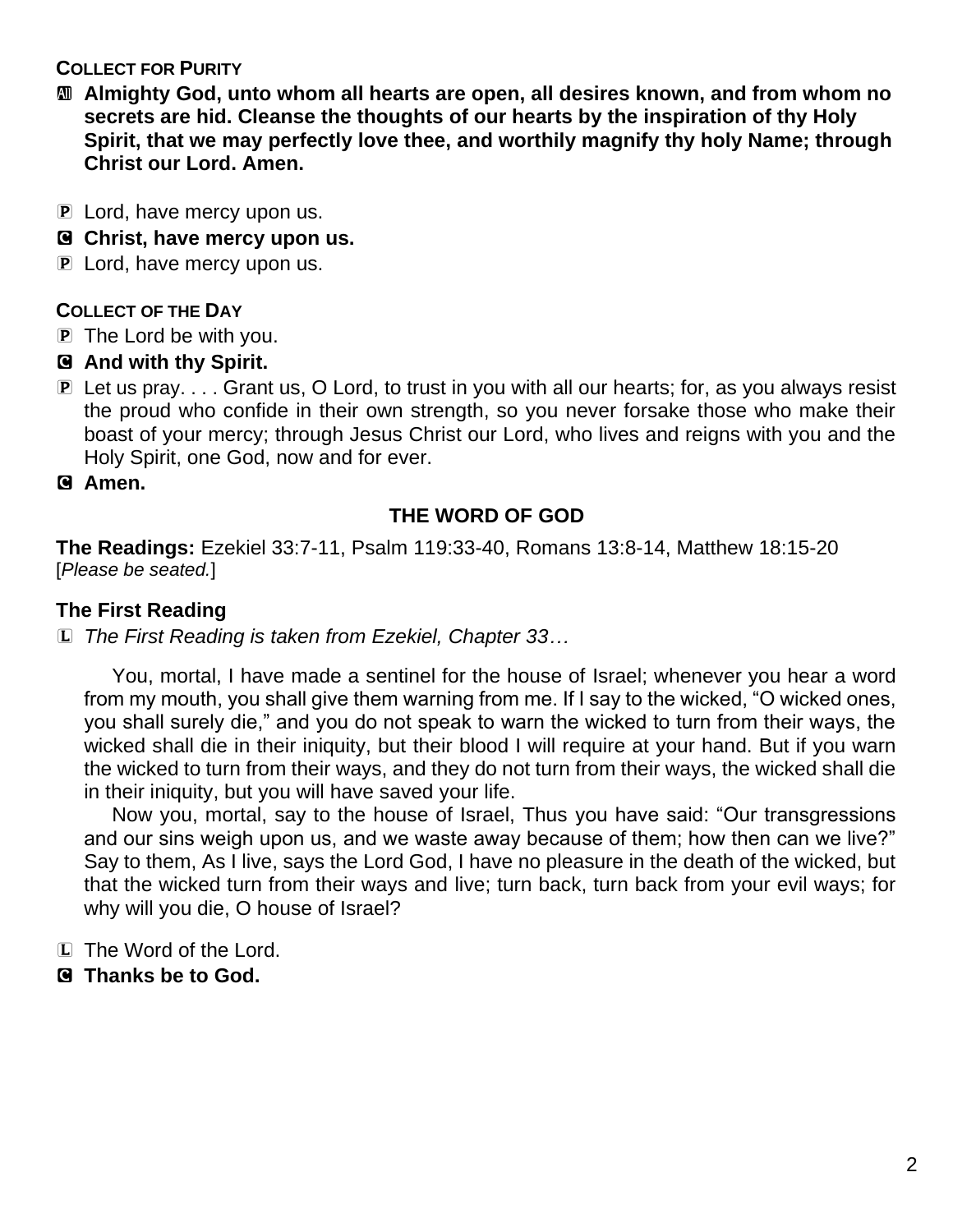# **The Psalm**

L *We will read responsively Psalm 119…*

- L Teach me, O Lord, the way of your statutes, and I shall keep it to the end.
- C **Give me understanding, and I shall keep your law; I shall keep it with all my heart.**
- L Make me go in the path of your commandments, for that is my desire.
- C **Incline my heart to your decrees and not to unjust gain.**
- L Turn my eyes from watching what is worthless; give me life in your ways.
- C **Fulfill your promise to your servant, which you make to those who fear you.**
- L Turn away the reproach which I dread, because your judgments are good.
- C **Behold, I long for your commandments; in your righteousness preserve my life.**

# **The Second Reading**

L *The Second Reading is taken from Romans, chapter 13*

Owe no one anything, except to love one another; for the one who loves another has fulfilled the law. The commandments, "You shall not commit adultery; You shall not murder; You shall not steal; You shall not covet"; and any other commandment, are summed up in this word, "Love your neighbor as yourself." Love does no wrong to a neighbor; therefore, love is the fulfilling of the law.

Besides this, you know what time it is, how it is now the moment for you to wake from sleep. For salvation is nearer to us now than when we became believers; the night is far gone, the day is near. Let us then lay aside the works of darkness and put on the armor of light; let us live honorably as in the day, not in reveling and drunkenness, not in debauchery and licentiousness, not in quarreling and jealousy. Instead, put on the Lord Jesus Christ, and make no provision for the flesh, to gratify its desires.

L The Word of the Lord.

# C **Thanks be to God.**

# **The Gospel**

[*Please stand.*]

D The Holy Gospel of our Lord Jesus Christ according to Matthew.

# C **Glory be to thee, O Lord.**

- D Jesus said, "If another member of the church sins against you, go and point out the fault when the two of you are alone. If the member listens to you, you have regained that one. But if you are not listened to, take one or two others along with you, so that every word may be confirmed by the evidence of two or three witnesses. If the member refuses to listen to them, tell it to the church; and if the offender refuses to listen even to the church, let such a one be to you as a Gentile and a tax collector. Truly I tell you, whatever you bind on earth will be bound in heaven, and whatever you loose on earth will be loosed in heaven. Again, truly I tell you, if two of you agree on earth about anything you ask, it will be done for you by my Father in heaven. For where two or three are gathered in my name, I am there among them."
- D The Gospel of the Lord.
- C **Praise be to thee, O Christ.**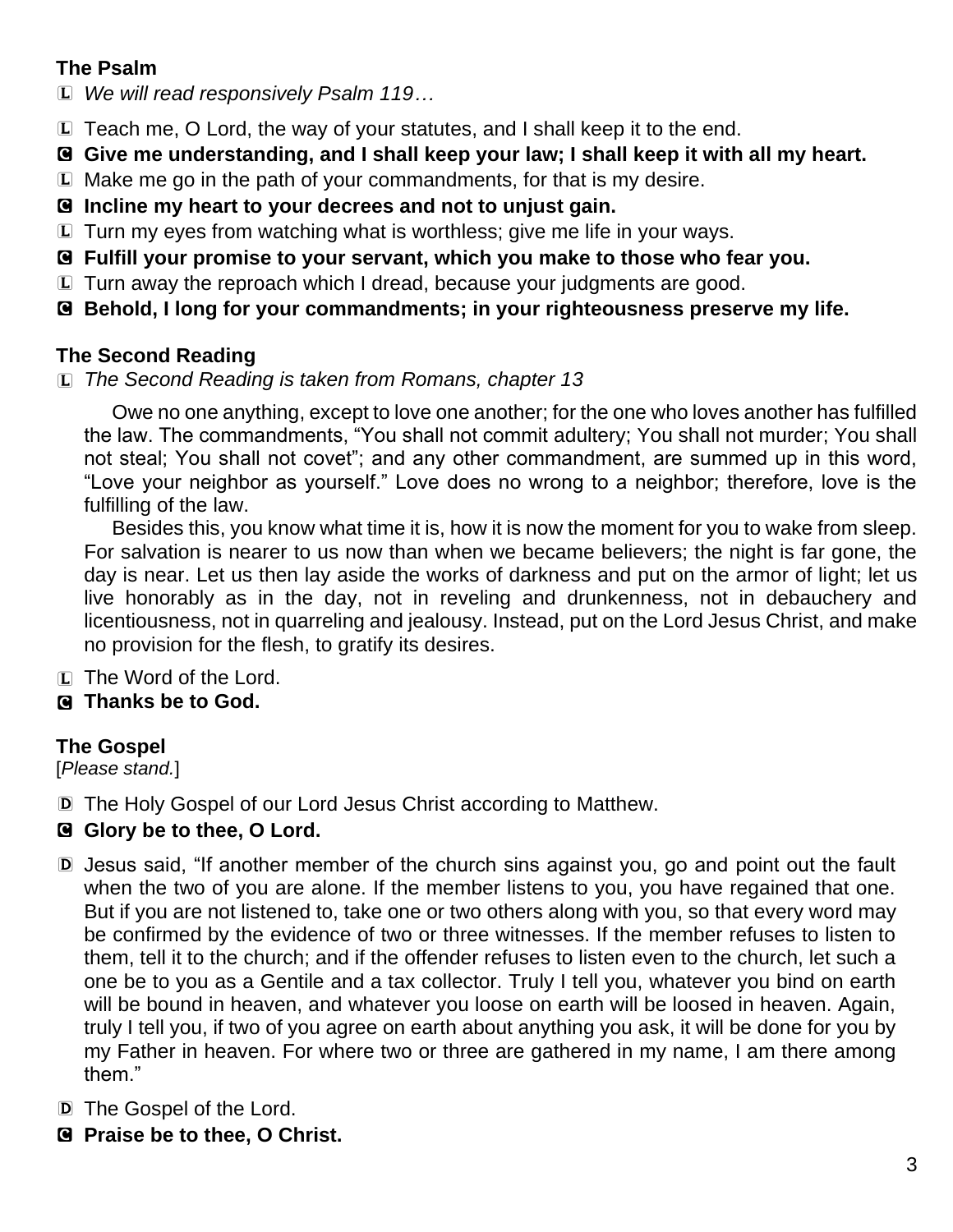[*Please be seated.*]

#### **THE NICENE CREED**

[*Please stand.*]

C **We believe in one God, the Father, the Almighty, maker of heaven and earth, of all that is, seen and unseen.** 

**We believe in one Lord, Jesus Christ, the only Son of God, eternally begotten of the Father, God from God, Light from Light, true God from true God, begotten, not made, of one Being with the Father. Through him all things were made. For us and for our salvation he came down from heaven: by the power of the Holy Spirit he became incarnate from the Virgin Mary, and was made man. For our sake he was crucified under Pontius Pilate; he suffered death and was buried. On the third day he rose again in accordance with the Scriptures; he ascended into heaven and is seated at the right hand of the Father. He will come again in glory to judge the living and the dead, and his kingdom will have no end.**

**We believe in the Holy Spirit, the Lord, the giver of life, who proceeds from the Father and the Son. With the Father and the Son he is worshiped and glorified. He has spoken through the Prophets. We believe in one holy catholic and apostolic Church. We acknowledge one baptism for the forgiveness of sins. We look for the resurrection of the dead, and the life of the world to come. Amen.**

#### **THE PRAYERS OF THE PEOPLE**

*[Please sit, stand, or kneel, as you prefer.]*

- D Let us pray for the whole state of Christ's Church and the world.
- L Almighty and everliving God, who in thy holy Word hast taught us to make prayers, and supplications, and to give thanks for all humanity Receive these our prayers which we offer unto thy divine Majesty, beseeching thee to inspire continually the Universal Church with the spirit of truth, unity, and concord; and grant that all those who do confess thy holy Name may agree in the truth of thy holy Word, and live in unity and godly love. Creating God,

### C **Hear our prayer.**

L Give grace, O heavenly Father, to all bishops, especially to Michael, our Presiding Bishop; Dabney, our Bishop; Barry and Michael, our Assisting Bishops; Michael, our Priest in Charge; and Cindy, our Deacon; to our companion diocese of the Dominican Republic; to these Episcopal Churches in our Diocese; St. John's, Tampa; Calvary, Indian Rocks Beach; St. Stephen's, New Port Richey, and the Clearwater Deanery Collaboration Partners; and to all priests, deacons, and the laity in their ministry; that they may, both by their life and doctrine, set forth thy true and lively Word, and rightly and duly administer thy holy Sacraments. Creating God,

#### C **Hear our prayer.**

L And to all thy people give thy heavenly grace, and especially to this congregation here present; that, with meek heart and due reverence, they may hear and receive thy holy Word, truly serving thee in holiness and righteousness all the days of their life. Creating God,

#### C **Hear our prayer.**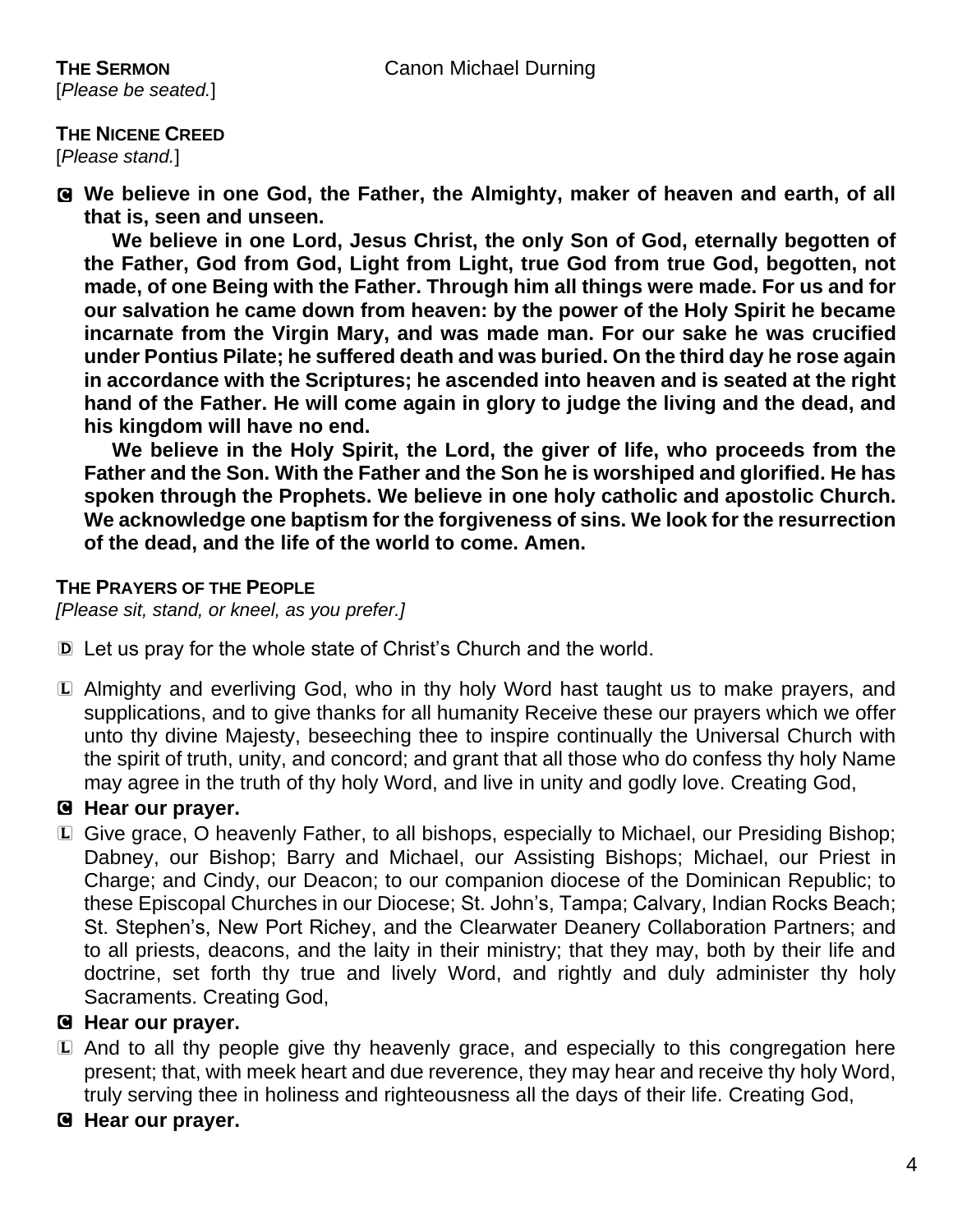L We beseech thee also so to rule the hearts of those who bear the authority of government in this and every land, especially President Trump, that they may be led to wise decisions and right actions for the welfare and peace of the world. We pray that all God's children might live in the hope of the world peace for which we are created. Creating God,

# C **Hear our prayer.**

L And we most humbly beseech thee, of thy goodness, O Lord, to comfort and succor [*add handwritten names from notebook*] and all those who, in this transitory life, are in trouble, sorrow, need, sickness, or any other adversity, especially those listed in the weekly news who have asked for our prayers, and those we now name, aloud or in our hearts. [*Leave time…*] Creating God,

# C **Hear our prayer.**

L Open, O Lord, the eyes of all people to behold thy gracious hand in all thy works, that, rejoicing in thy whole creation, they may honor thee with their substance, and be faithful stewards of thy bounty. We give thanks for the flowers given today by the Parishioners in thanksgiving for Canon Michael Durning and his wife, Bonnie Jean, Welcome! And for the birthdays this coming week of Brad Guerrie, Ted Dorner, Frank Kneen, and for those celebrating anniversaries this week, Betty & Dick Fraley. Creating God,

# C **Hear our prayer.**

L And we also bless thy holy Name for all thy servants departed this life in thy faith and fear, [*especially… add names from notebook*] and those we name, aloud or in our hearts. [*Leave time…*] We beseech thee to grant them continual growth in thy love and service; and to grant us grace so to follow the good examples of all thy saints, that with them we may be partakers of thy heavenly kingdom. Creating God,

# C **Hear our prayer.**

- L Grant these our prayers, O Father, for Jesus Christ's sake, our only Mediator and Advocate.
- C **Amen.**

### **THE CONFESSION AND ABSOLUTION**

[*Please kneel or stand.*]

- D Let us humbly confess our sins unto Almighty God. [*Silence is kept.*] Most merciful God, . . .
- $\mathbf{M}$  **We confess that we have sinned against thee in thought, word, and deed, by what we have done, and by what we have left undone. We have not loved thee with our whole heart; we have not loved our neighbors as ourselves. We are truly sorry and we humbly repent. For the sake of thy Son Jesus Christ, have mercy on us and forgive us; that we may delight in thy will, and walk in thy ways, to the glory of thy Name. Amen.**
- P Almighty God, our heavenly Father, who of his great mercy hath promised forgiveness of sins to all those who with hearty repentance and true faith turn unto him, have mercy upon you, pardon and deliver you from all your sins, confirm and strengthen you in all goodness, and bring you to everlasting life; through Jesus Christ our Lord.
- C **Amen.**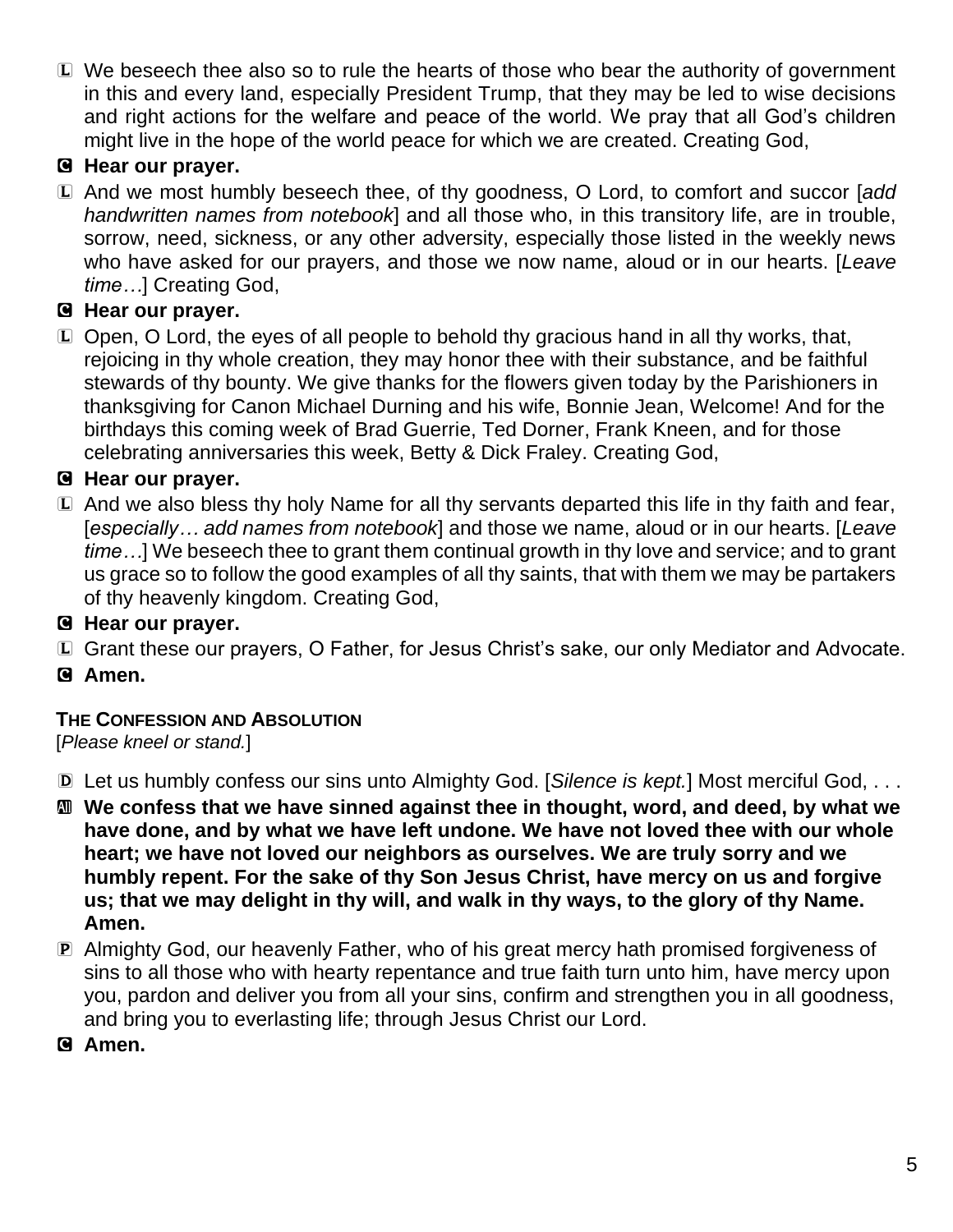### **THE GREETING OF PEACE**

[*Please stand. During this time of social distancing, a wave or bow, accompanied by a smile and "the Peace of the Lord be with you," will do nicely.*]

- **P** The peace of the Lord be always with you.
- C **And with thy spirit.**

### **THE HOLY COMMUNION**

#### **THE OFFERTORY SENTENCE**

D Let us with gladness present the offerings and oblations of our life and labor to the Lord.

[*Please be seated. The offering plates are on stands in the front and the back of the church. If you wish, you may place an offering there.*]

**OFFERTORY** *I Want to Walk as a Child of the Light* K. Thomerson

**THE PRESENTATION OF THE OFFERINGS**

[*Please stand when invited by the Deacon.*]

D As we receive these gifts, we acknowledge

C **All things come from thee, O Lord, and of thine own have we given thee.**

**THE GREAT THANKSGIVING:** Eucharistic Prayer II

- P The Lord be with you.
- C **And with thy spirit.**
- P Lift up your hearts.
- C **We lift them up unto the Lord.**
- P Let us give thanks unto our Lord God.
- C **It is meet and right so to do.**
- P It is very meet, right, and our bounden duty, that we should at all times, and in all places, give thanks unto thee, O Lord, holy Father, almighty, everlasting God, who by water and the Holy Spirit hast made us a new people in Jesus Christ our Lord, to show forth thy glory in all the world. Therefore, with Angels and Archangels, and with all the company of heaven, we laud and magnify thy glorious Name; evermore praising thee, and saying,

#### C **Holy, holy, holy, Lord God of Hosts: Heaven and earth are full of thy glory. Glory be to thee, O Lord Most High. Blessed is he that cometh in the name of the Lord. Hosanna in the highest.**

[*Please kneel or stand, as you choose.*]

P All glory be to thee, O Lord our God, for that thou didst create heaven and earth, and didst make us in thine own image; and, of thy tender mercy, didst give thine only Son Jesus Christ to take our nature upon him, and to suffer death upon the cross for our redemption. He made there a full and perfect sacrifice for the whole world; and did institute, and in his holy Gospel command us to continue, a perpetual memory of that his precious death and sacrifice, until his coming again.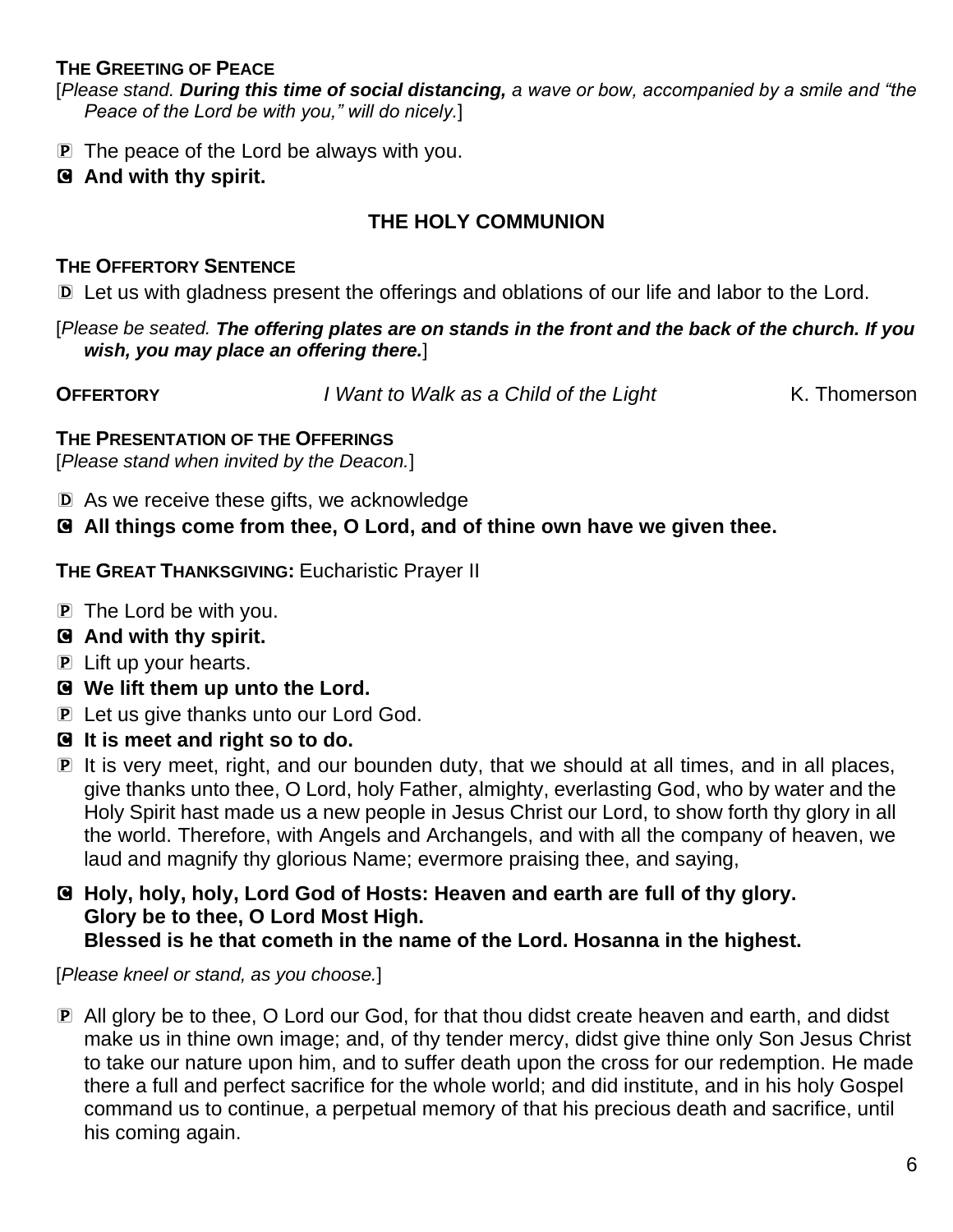- P For in the night in which he was betrayed, he took bread; and when he had given thanks to thee, he broke it, and gave it to his disciples, saying, "Take, eat, this is my Body, which is given for you. Do this in remembrance of me."
- P Likewise, after supper, he took the cup; and when he had given thanks, he gave it to them, saying, "Drink this, all of you; for this is my Blood of the New Covenant, which is shed for you, and for many, for the remission of sins. Do this, as oft as ye shall drink it, in remembrance of me."
- P Wherefore, O Lord and heavenly Father, we thy people do celebrate and make, with these thy holy gifts which we now offer unto thee, the memorial thy Son hath commanded us to make; having in remembrance his blessed passion and precious death, his mighty resurrection and glorious ascension; and looking for his coming again with power and great glory. And we most humbly beseech thee, O merciful Father, to hear us, and, with thy Word and Holy Spirit, to bless and sanctify these gifts of bread and wine, that they may be unto us the Body and Blood of thy dearly-beloved Son Jesus Christ.
- C **And we earnestly desire thy fatherly goodness to accept this our sacrifice of praise and thanksgiving, whereby we offer and present unto thee, O Lord, our selves, our souls and bodies. Grant, we beseech thee, that all who partake of this Holy Communion may worthily receive the most precious Body and Blood of thy Son Jesus Christ, and be filled with thy grace and heavenly benediction; and also that we and all thy whole Church may be made one body with him, that he may dwell in us, and we in him; through the same Jesus Christ our Lord;**
- P By whom, and with whom, and in whom, in the unity of the Holy Ghost all honor and glory be unto thee, O Father Almighty, world without end.
- C **AMEN.**

### **THE LORD'S PRAYER**

- P And now, as our Savior Christ hath taught us, we are bold to say,
- C **Our Father, who art in heaven, hallowed be thy Name, thy kingdom come, thy will be done, on earth as it is in heaven. Give us this day our daily bread. And forgive us our trespasses, as we forgive those who trespass against us. And lead us not into temptation, but deliver us from evil. For thine is the kingdom, and the power, and the glory, for ever and ever. Amen.**

### **THE BREAKING OF THE BREAD**

- P God of promise, you have prepared a banquet for us.
- C **Happy are those who are called to the Supper of the Lamb.**
- P The Gifts of God for the People of God. Take them in remembrance that Christ died for you, and feed on him in your hearts by faith, with thanksgiving. [*Please be seated.*]